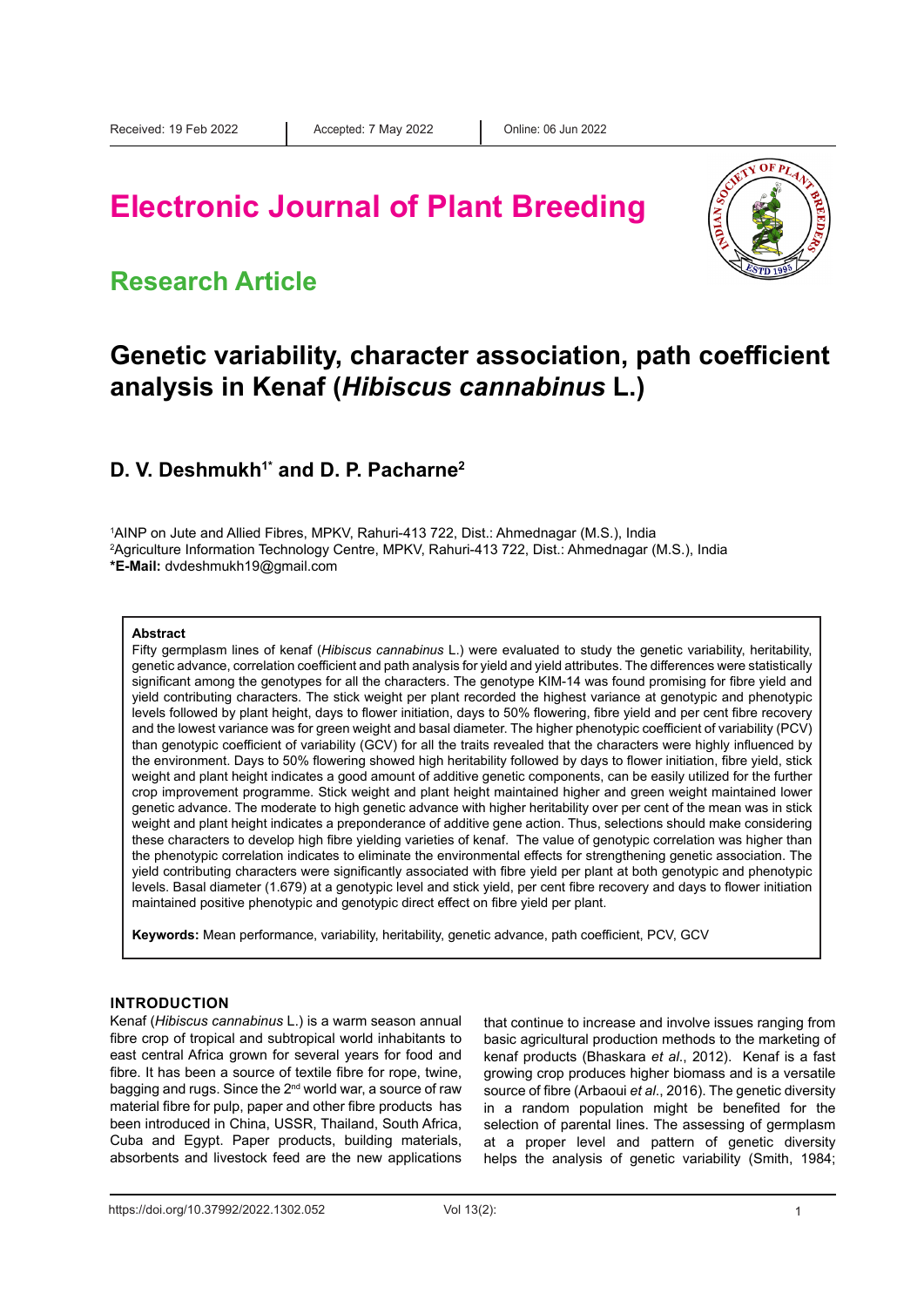### *EJPB*

Cox *et al*., 1986). The selection of diverse parental lines for hybridization creates segregating progenies with high genetic variability for further selections (Barrett and Kidwell, 1998). The wide hybridization involving wild germplasm of desirable genes must be adapted as a high yielding germplasm resource (Thompson *et al*., 1998). This type of information is useful to frame up the heterotic and potential cross combinations which saves the time and resources (Hallauer and Miranda, 1988). Kenaf is an important fibre crop cultivated in rainfed areas of Madhya Pradesh, Andhra Pradesh and Tamil Nadu. Fifty kenaf germplasm lines were evaluated for correlation and path analysis for fibre yield and yield contributing traits.

### **MATERIALS AND METHODS**

Fifty genotypes of Kenaf (*Hibiscus cannabinus* L.) procured from AINP JAF through ICAR-CRIJAF, Barrackpore (WB) evaluated in a randomized block design (RBD) with three replications in a plot size of 4.50 m × 0.60 m for each genotype at the experimental farm of Cotton Improvement Project, MPKV, Rahuri during *kharif,*  2021. The recommended package of practices was adopted to achieve the production potential of the crop. Randomly 10 plants were tagged from each genotype and each replication and observations were recorded on days required for initiation of flowering, days to 50% flowering, plant height, basal diameter, green weight, stick weight, fibre yield and percent fibre recovery. The analysis of variance for RBD was worked out as per Panse and Sukhatme (1989). The variances at the genotypic and phenotypic levels and genetic advance (GA) were calculated according to Comstock and Robinson (1952) and Johnson *et al.* (1955), respectively. Coefficients of variation at a genotypic and phenotypic levels were analyzed by Singh and Choudhary (1985). Heritability in the broad sense for fibre yield and yield attributes was worked out by Hanson *et al.* (1956). The genotypic and phenotypic correlations were calculated as per Dewey and Lu (1959).

### **RESULTS AND DISCUSSION**

Crop improvement is highly depends on genetic variation, heritability and diversity (Clegg, 1968; Dudley, 1969). The identification of desirable genes accelerates yield improvement through the hybridization programme. Crop yield is governed by various environmental as well as genetic factors. Forsman (2014) mentioned that the genetic characteristics were depends on variances and variation at genotypic and phenotypic levels and improves germplasm importance due to more than a few reasons. Breeding programme fulfils the objective to improve yield potential of the crop depends on selection of the parental lines on the basis of variability and the information on genotypic and phenotypic correlation coefficients is highly necessary. The information on PCV and heritability helps to predict genetic advance (GA) for contributing characters. Thus, in this investigation, important variability parameters i.e. variances, coefficient of variation, heritability, genetic advance at the genetic and phenotypic levels were worked out for fibre yield and it's contributing traits.

In the present investigation, the differences among the genotypes were statistically significant for all the characters revealed that there was a wide range of variation (**Table 1**). The higher magnitude of variance was recorded by stick weight followed by plant height, days to flower initiation and days to 50% flowering.

The genetic makeup of germplasm and adapted area for research creates the variation in agronomic traits (Mudher *et al*., 2020; Zhao *et al*., 2020). The selection of cultivars and growing conditions i.e. light period and intensity during day time increases the plant height resulting higher yield of the crop (Shukor *et al*., 2009). In the present investigation, KIM-02 and KIM-04 showed the highest values (94.33), while the genotypes KIN-259 and KIM-36 showed the lowest values (69.33) for days to flower initiation (**Table 2**). The genotypes KIN-233 and KIM-21 (101.33) required a maximum, whereas, KIN-259 and KIM-36 (77.00) required a minimum number of days for 50% flowering. In the case of plant height, genotypes KIN-235 and KIM-23 showed the highest mean values (355.00 cm) where KIN-255 was the lowest (183.67 cm) for plant height. The genotypes KIN-257 and KIM-34 maintained the highest basal diameter (2.44 cm), green weight per plant (0.488 kg) and stick weight per plant (240.00 g), while the genotypes KIN-255 and KIM-32 recorded the lowest base diameter (0.78 cm),

#### **Table 1. Analysis of variance (ANOVA) for studied traits**

| Source of   | DF | Mean sum of squares             |                             |                     |                          |                        |                       |                               |                          |  |  |
|-------------|----|---------------------------------|-----------------------------|---------------------|--------------------------|------------------------|-----------------------|-------------------------------|--------------------------|--|--|
| variationn  |    | Days to<br>flower<br>initiation | Days to<br>50%<br>flowering | <b>Plant height</b> | <b>Basal</b><br>diameter | Green weight/<br>plant | Fibre yield/<br>plant | <b>Stick</b><br>weight/ plant | <b>Fibre</b><br>recovery |  |  |
| Replication | 2  | 4.82                            | 8.0265                      | 2689.474            | 0.005                    | 0.000                  | 130.3915              | 23871.0465                    | 1.3635                   |  |  |
| Treatment   | 49 | 129.620**                       | 124.915**                   | 2.322.364**         | $0.203**$                | $0.008**$              | 54.930**              | 5.054.466**                   | $2.379**$                |  |  |
| Error       | 98 | 1.289                           | 1.061                       | 456.675             | 0.059                    | 0.002                  | 4.637                 | 652.624                       | 0.748                    |  |  |

\*\* indicates significance at 1% level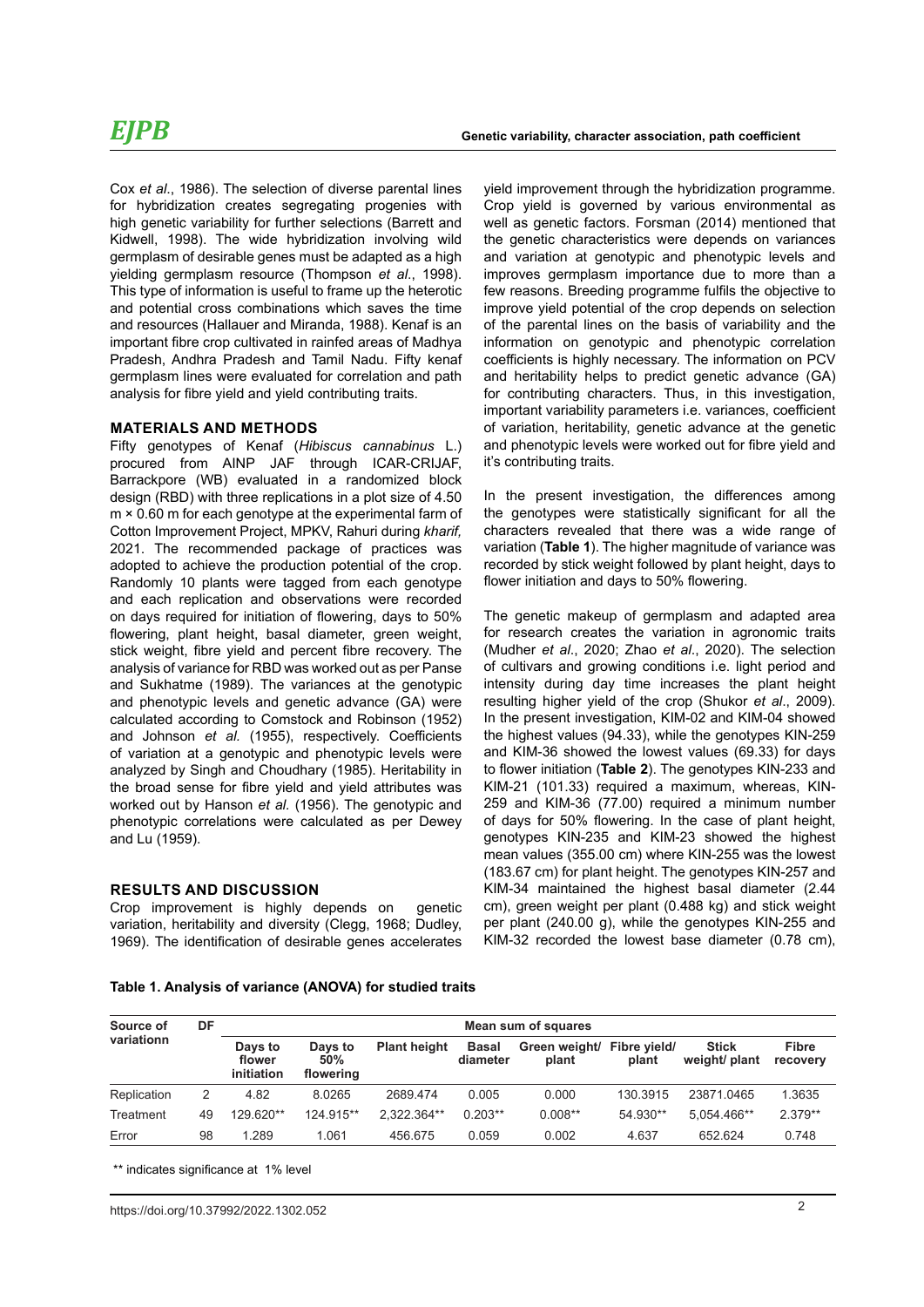| <b>Accession</b><br><b>Number</b> | Days to<br>flower<br>initiation | Days to<br>50%<br>flowering | <b>Plant</b><br>height (cm) diameter | <b>Basal</b><br>(cm) | Green weight/<br>plant (kg) | <b>Stick</b><br>weight/<br>plant (g) | <b>Fibre</b><br>recovery (%) | Fibre yield/<br>plant (g) |
|-----------------------------------|---------------------------------|-----------------------------|--------------------------------------|----------------------|-----------------------------|--------------------------------------|------------------------------|---------------------------|
| <b>KIN-232</b>                    | 92.67                           | 99.33                       | 349.00                               | 2.19                 | 0.437                       | 176.40                               | 8.51                         | 16.40                     |
| KIN-233                           | 93.33                           | 101.33                      | 351.33                               | 2.02                 | 0.404                       | 194.67                               | 8.43                         | 17.87                     |
| <b>KIN-234</b>                    | 92.67                           | 98.67                       | 346.00                               | 2.10                 | 0.420                       | 197.33                               | 8.19                         | 17.67                     |
| <b>KIN-235</b>                    | 92.00                           | 99.33                       | 355.00                               | 1.93                 | 0.387                       | 186.67                               | 7.82                         | 16.00                     |
| <b>KIN-237</b>                    | 92.33                           | 98.33                       | 323.67                               | 1.76                 | 0.352                       | 125.33                               | 7.44                         | 10.07                     |
| <b>KIN-238</b>                    | 92.67                           | 99.33                       | 349.67                               | 2.15                 | 0.431                       | 236.00                               | 7.44                         | 19.13                     |
| <b>KIN-242</b>                    | 93.00                           | 100.33                      | 329.00                               | 1.79                 | 0.357                       | 162.67                               | 7.21                         | 12.53                     |
| <b>KIN-243</b>                    | 83.33                           | 92.00                       | 319.33                               | 1.65                 | 0.329                       | 104.00                               | 7.99                         | 9.07                      |
| <b>KIN-247</b>                    | 84.33                           | 90.67                       | 324.67                               | 1.72                 | 0.344                       | 138.67                               | 7.48                         | 11.20                     |
| <b>KIN-254</b>                    | 90.33                           | 97.00                       | 313.33                               | 2.00                 | 0.400                       | 185.33                               | 10.69                        | 21.20                     |
| KIN-255                           | 76.33                           | 84.00                       | 183.67                               | 0.78                 | 0.156                       | 73.73                                | 5.82                         | 4.60                      |
| KIN-256                           | 93.67                           | 101.00                      | 353.67                               | 2.42                 | 0.484                       | 156.13                               | 8.94                         | 14.87                     |
| <b>KIN-257</b>                    | 91.67                           | 99.33                       | 348.67                               | 2.44                 | 0.488                       | 240.00                               | 9.12                         | 23.80                     |
| <b>KIN-258</b>                    | 71.33                           | 79.00                       | 318.00                               | 1.97                 | 0.393                       | 215.33                               | 8.89                         | 21.07                     |
| <b>KIN-259</b>                    | 69.33                           | 77.00                       | 318.67                               | 1.72                 | 0.344                       | 136.00                               | 8.54                         | 12.47                     |
| <b>KIN-260</b>                    | 74.67                           | 82.67                       | 293.33                               | 1.78                 | 0.356                       | 132.67                               | 7.99                         | 11.60                     |
| <b>KIN-262</b>                    | 72.33                           | 80.00                       | 275.00                               | 1.54                 | 0.308                       | 88.33                                | 7.61                         | 7.20                      |
| <b>KIN-266</b>                    | 73.67                           | 81.33                       | 298.00                               | 1.58                 | 0.316                       | 114.67                               | 7.60                         | 9.13                      |
| <b>KIN-268</b>                    | 92.33                           | 100.33                      | 307.67                               | 2.01                 | 0.403                       | 210.67                               | 7.10                         | 15.93                     |
| <b>KIM-01</b>                     | 92.33                           | 99.00                       | 307.00                               | 1.99                 | 0.399                       | 190.00                               | 7.94                         | 16.20                     |
| <b>KIM-02</b>                     | 94.33                           | 100.67                      | 292.00                               | 1.88                 | 0.376                       | 184.00                               | 7.75                         | 15.33                     |
| <b>KIM-03</b>                     | 92.33                           | 99.00                       | 323.00                               | 2.06                 | 0.412                       | 190.00                               | 8.06                         | 16.60                     |
| <b>KIM-04</b>                     | 94.33                           | 100.67                      | 330.67                               | 2.08                 | 0.416                       | 202.00                               | 8.57                         | 18.87                     |
| <b>KIM-05</b>                     | 92.33                           | 99.33                       | 343.67                               | 2.15                 | 0.431                       | 223.33                               | 7.70                         | 18.53                     |
| <b>KIM-06</b>                     | 92.33                           | 99.33                       | 343.33                               | 2.24                 | 0.448                       | 228.67                               | 7.46                         | 18.40                     |
| <b>KIM-07</b>                     | 92.33                           | 98.67                       | 350.33                               | 2.29                 | 0.459                       | 202.67                               | 8.42                         | 18.73                     |
| <b>KIM-08</b>                     | 92.33                           | 99.33                       | 334.00                               | 1.87                 | 0.375                       | 210.00                               | 7.22                         | 16.07                     |
| <b>KIM-10</b>                     | 92.33                           | 100.00                      | 353.00                               | 1.94                 | 0.388                       | 151.33                               | 7.81                         | 12.73                     |
| <b>KIM-11</b>                     | 93.00                           | 100.67                      | 329.67                               | 1.92                 | 0.384                       | 188.67                               | 7.93                         | 16.27                     |
| <b>KIM-13</b>                     | 92.33                           | 97.33                       | 334.33                               | 1.95                 | 0.389                       | 108.67                               | 6.28                         | 7.27                      |
| <b>KIM-14</b>                     | 92.67                           | 99.33                       | 348.00                               | 2.27                 | 0.453                       | 233.33                               | 9.43                         | 24.13                     |
| <b>KIM-15</b>                     | 92.67                           | 100.33                      | 311.67                               | 1.79                 | 0.357                       | 164.00                               | 8.35                         | 14.93                     |
| <b>KIM-17</b>                     | 92.33                           | 99.33                       | 351.67                               | 2.13                 | 0.425                       | 146.00                               | 7.95                         | 12.53                     |
| <b>KIM-18</b>                     | 92.67                           | 99.33                       | 349.00                               | 2.19                 | 0.437                       | 176.40                               | 8.51                         | 16.40                     |
| <b>KIM-21</b>                     | 93.33                           | 101.33                      | 351.33                               | 2.02                 | 0.404                       | 194.67                               | 8.43                         | 17.87                     |
| <b>KIM-22</b>                     | 92.67                           | 98.67                       | 346.00                               | 2.10                 | 0.420                       | 197.33                               | 8.19                         | 17.67                     |
| KIM-23                            | 92.00                           | 99.33                       | 355.00                               | 1.93                 | 0.387                       | 186.67                               | 7.82                         | 16.00                     |
| <b>KIM-24</b>                     | 92.33                           | 98.33                       | 323.67                               | 1.76                 | 0.352                       | 125.33                               | 7.44                         | 10.07                     |
| <b>KIM-25</b>                     | 92.67                           | 99.33                       | 349.67                               | 2.15                 | 0.431                       | 236.00                               | 7.44                         | 19.13                     |
| <b>KIM-26</b>                     | 93.00                           | 100.33                      | 329.00                               | 1.79                 | 0.357                       | 162.67                               | 7.21                         | 12.53                     |
| <b>KIM-28</b>                     | 83.33                           | 92.00                       | 319.33                               | 1.65                 | 0.329                       | 104.00                               | 7.99                         | 9.07                      |
| <b>KIM-30</b>                     | 84.33                           | 90.67                       | 324.67                               | 1.72                 | 0.344                       | 138.67                               | 7.48                         | 11.20                     |
| <b>KIM-31</b>                     | 90.33                           | 97.00                       | 313.33                               | 2.00                 | 0.400                       | 185.33                               | 10.69                        | 21.20                     |
| <b>KIM-32</b>                     | 76.33                           | 84.00                       | 183.67                               | 0.78                 | 0.156                       | 73.73                                | 5.82                         | 4.60                      |
| KIM-33                            | 93.67                           | 101.00                      | 353.67                               | 2.42                 | 0.484                       | 156.13                               | 8.94                         | 14.87                     |
| <b>KIM-34</b>                     | 91.67                           | 99.33                       | 348.67                               | 2.44                 | 0.488                       | 240.00                               | 9.12                         | 23.80                     |
| <b>KIM-35</b>                     | 71.33                           | 79.00                       | 318.00                               | 1.97                 | 0.393                       | 215.33                               | 8.89                         | 21.07                     |
| <b>KIM-36</b>                     | 69.33                           | 77.00                       | 318.67                               | 1.72                 | 0.344                       | 136.00                               | 8.54                         | 12.47                     |
| HC 583+                           | 74.67                           | 82.67                       | 293.33                               | 1.78                 | 0.356                       | 132.67                               | 7.99                         | 11.60                     |
| AMC 108+                          | 72.33                           | 80.00                       | 275.00                               | 1.54                 | 0.308                       | 88.33                                | 7.61                         | 7.20                      |

**Table 2. Fibre yield and yield attributing traits influenced by kenaf germplasm lines**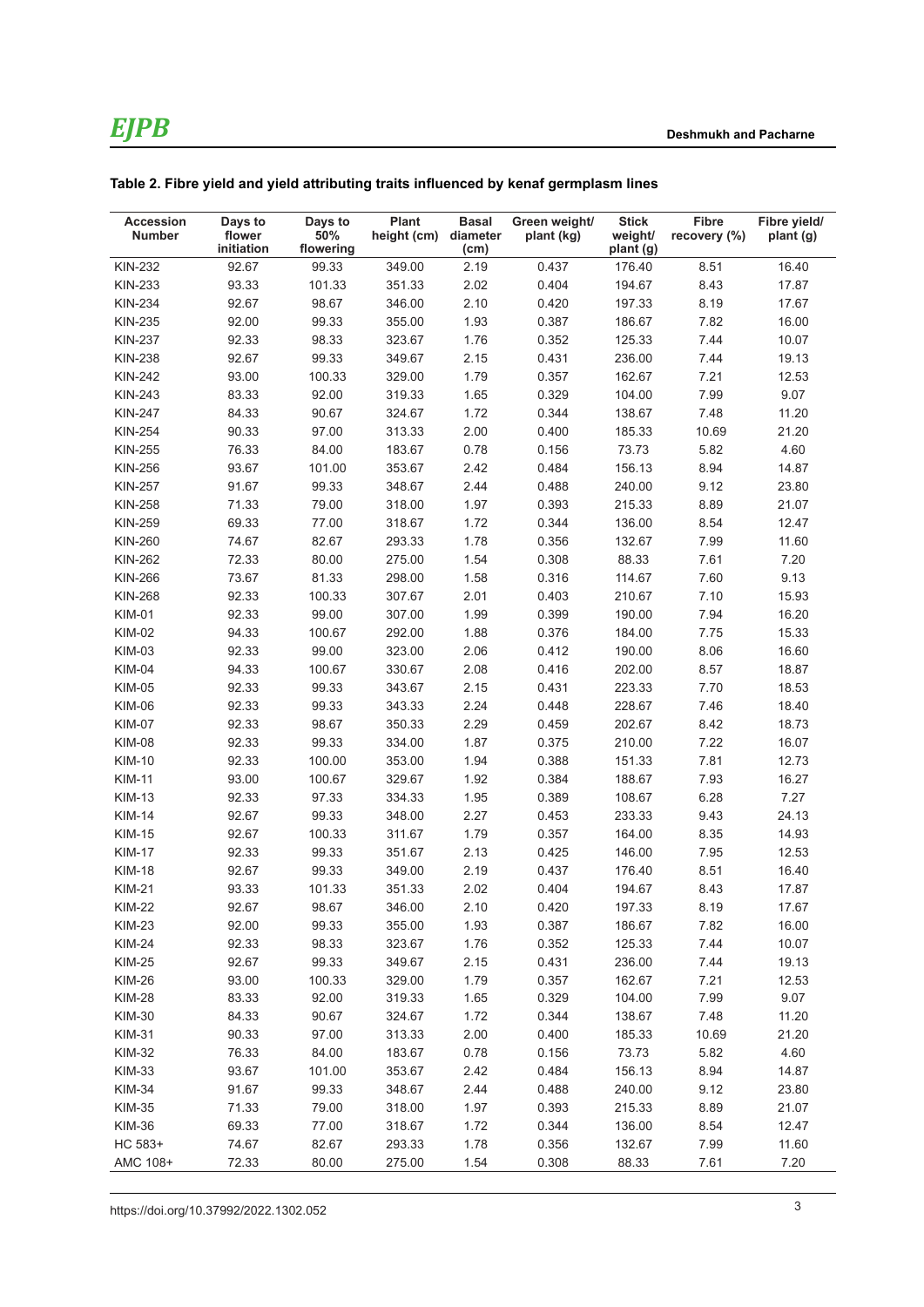green weight per plant (0.156 kg) and stick weight per plant (73.73 g). The maximum and minimum fibre recovery percentage was recorded by the genotypes KIN-254 and KIM-31 (10.69) and KIM-32 (5.82), respectively. The genotype KIM-14 (24.13 g) was found promising for fibre yield per plant followed by KIN-257 (23.80 g), KIM-34 (23.80 g) KIN-254 (21.20 g), KIM-31 (21.20 g ), KIN-258 (21.07 g) and KIM-35 (21.07 g), while the genotypes KIN-255 and KIM-32 (4.60) were lowest for fibre yield per plant. Faruq (2013) reported the significant variation for basal diameter, nodes per plant, green weight and stick weight in kenaf germplasm for fibre yield.

The variances and coefficient of variation at genotypic and phenotypic levels depicts the relevance of genetic characteristics useful to promote the importance of population due to several reasons (Forsman, 2014). The genetic variability parameters showed the substantial amount of variability for all the characters (**Table 3**). The highest genotypic variance was for stick weight per plant (4401.851) followed by plant height (1865.693), days to flower initiation (128.708), days to 50% flowering (123.854), fibre yield per plant (50.291), per cent fibre recovery (1.631) and the lowest genotypic variance was that of green weight per plant (0.006) and basal diameter (0.144). The phenotypic variance was also the highest for stick weight per plant (5054.471) followed by plant height (2322.368), days to flower initiation (129.963), days to 50% flowering (124.915), fibre yield per plant (54.929), per cent fibre recovery (2.379) and the lowest phenotypic variance was that of green weight per plant (0.008) and basal diameter (0.203).

In the recent investigation, phenotypic coefficient of variability (PCV) was higher than genotypic coefficient of variability (GCV) in all the cases revealed the characters were mainly influenced by the environment (Kumar *et al*., 2021). High values for GCV and PCV were recorded for fibre yield per plant (26.32, 29.74), stick weight (21.31, 25.61), basal diameter and green weight (11.21, 16.75), fibre recovery (9.28, 14.30) and plant height (7.63, 10.05). Comparatively days to initiation of flowering

(7.29, 7.40) and 50% flowering (6.62, 7.40) exhibited low values for GCV and PCV (Singh *et al*., 2013; Quatadah *et al*., 2012; Anandrao *et al*., 2011; Paul *et al*., 2011; Singh *et al*., 2011). The narrow range of variation between GCV and PCV for initiation of flowering and days to 50% flowering indicated that these characters were less influenced by the environment, whereas, a wider range for basal diameter, fibre recovery, green weight and stick weight exhibited a higher degree of environmental influences (Senapati *et al*., 2006). Kumar *et al.* (2021) reported a larger magnitude of the phenotypic coefficient of variation (PCV) and genotypic coefficient of variation (GCV) for seed yield, the number of productive branch and inter-node length in sesame.

Days to 50% flowering (97.49%) recorded higher heritability followed by days to flower initiation (97.15%), fibre yield (78.33%), stick weight (69.21%) and plant height (57.65%) exhibited a good amount of additive genetic components which can be utilized for further crop improvement. Stick weight (65.64) and plant height (39.00) recorded the highest and green weight (0.06) recorded the lowest genetic advance. The high heritability with moderate to high genetic advance over a percentage of mean was observed in stick weight (69.21, 65.64) and plant height (57.65, 39.00) which indicate a preponderance of additive genetic action (Senapati *et al*., 2006). The high heritability with low genetic advance over the percentage of mean was observed in days to flower initiation (97.15, 13.30), days to 50% flowering (97.49, 13.06) and fibre yield (78.33, 7.46). Low heritability with low genetic advance over the percentage of mean was observed in basal diameter (44.75, 0.30), green weight (44.75, 0.30), Fibre recovery (42.10, 0.98) indicated the presence of both additive and non additive gene effects. Selection based on the phenotypic performance of these characters seems to be reliable and effective. Ishwarya Lakshmi *et al*. (2019) recorded a high range of variation, PCV, GCV and high heritability coupled with high genetic advance for days to 50% flowering and the number of spikelets per panicle in rice.

| <b>Character</b>          | Range           | GV       | PV       | <b>GCV</b><br>(%) | <b>PCV</b><br>$(\%)$ | H <sup>2</sup> (ns)<br>(%) | <b>GA</b> | <b>GAM</b> |
|---------------------------|-----------------|----------|----------|-------------------|----------------------|----------------------------|-----------|------------|
| Days to flower initiation | 69.33-94.33     | 128.708  | 129.963  | 7.29              | 7.40                 | 97.15                      | 13.30     | 14.81      |
| Days to 50% flowering     | 77.00-101.33    | 123.854  | 124.915  | 6.62              | 6.70                 | 97.49                      | 13.06     | 13.46      |
| Plant height (cm)         | 183.67-355.00   | 1865.693 | 2322.368 | 7.63              | 10.05                | 57.65                      | 39.00     | 11.94      |
| Basal diameter (cm)       | $0.78 - 2.44$   | 0.144    | 0.203    | 11.21             | 16.75                | 44.75                      | 0.30      | 15.45      |
| Green weight/ plant (kg)  | $0.156 - 0.488$ | 0.006    | 0.008    | 11.21             | 16.75                | 44.75                      | 0.06      | 15.45      |
| Stick weight/ plant (g)   | 73.73-240.00    | 4401.851 | 5054.471 | 21.31             | 25.61                | 69.21                      | 65.64     | 36.52      |
| Fibre recovery (%)        | 5.82-10.69      | 1.631    | 2.379    | 9.28              | 14.30                | 42.10                      | 0.98      | 12.40      |
| Fibre yield/ plant (q)    | 4.60-24.13      | 50.291   | 54.929   | 26.32             | 29.74                | 78.33                      | 7.46      | 48.00      |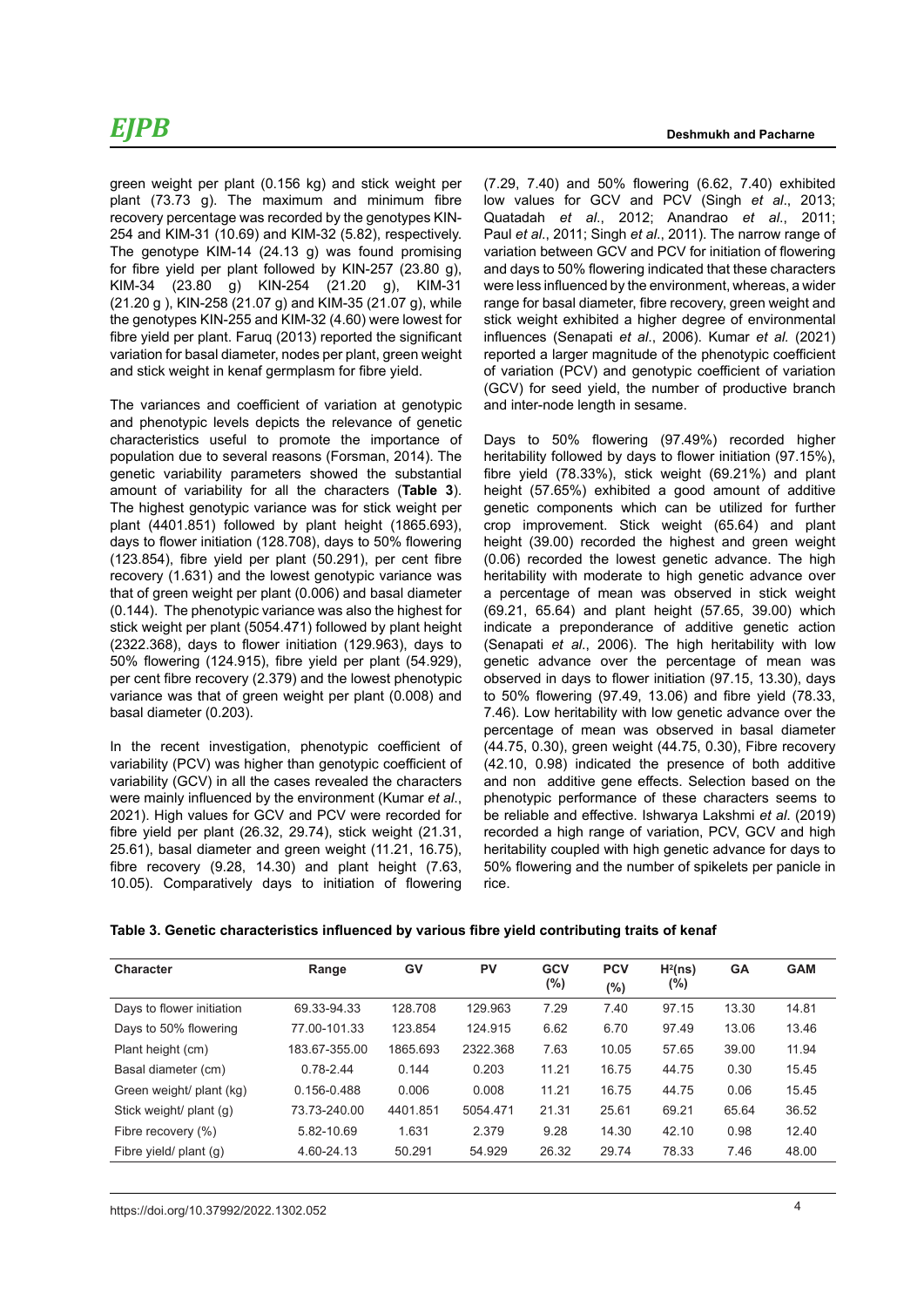Phenotypic and genotypic correlation coefficient estimates between each pair of characters showed that the magnitude of the genotypic correlation is higher than the phenotypic correlation indicating that exclusion of environmental effects led to strengthen genetic association (**Table 4**). The correlation analysis revealed that all the yield component characters in kenaf were

significantly associated with fibre yield/ plant at both genotypic and phenotypic levels. The non significant correlation was observed between days to flower initiation and days to 50% flowering with fibre recovery (%) at the genotypic and phenotypic levels and stick yield with fibre recovery (%) at the genotypic level. Other yield component characters were shown highly significant correlation at

| Table 4. Phenotypic (PCV) and Genotypic (GCV) correlation coefficient among different yield component characters in kenaf |  |  |
|---------------------------------------------------------------------------------------------------------------------------|--|--|
|---------------------------------------------------------------------------------------------------------------------------|--|--|

|                       |   | Days to flower<br><i>initiation</i> | Days to 50%<br>flowering | <b>Plant</b><br>height | <b>Basal</b><br>diameter | Green<br>weight/<br>plant | Stick yield/<br>plant | <b>Fibre</b><br>recovery |
|-----------------------|---|-------------------------------------|--------------------------|------------------------|--------------------------|---------------------------|-----------------------|--------------------------|
| Days to 50% flowering | P | 0.985"                              |                          |                        |                          |                           |                       |                          |
|                       | G | 0.995"                              |                          |                        |                          |                           |                       |                          |
| Plant height          | P | $0.454$ <sup>**</sup>               | $0.451$ "                |                        |                          |                           |                       |                          |
|                       | G | $0.612$ <sup>**</sup>               | $0.594$ "                |                        |                          |                           |                       |                          |
| Basal diameter        | P | 0.445"                              | 0.439"                   | 0.764"                 |                          |                           |                       |                          |
|                       | G | 0.664"                              | 0.643"                   | 0.923"                 |                          |                           |                       |                          |
| Green weight/ plant   | P | 0.445"                              | 0.439"                   | 0.764"                 | $1.000$ <sup>**</sup>    |                           |                       |                          |
|                       | G | 0.664"                              | 0.643"                   | 0.923"                 | $1.000$ <sup>**</sup>    |                           |                       |                          |
| Stick yield/ plant    | P | $0.447$ "                           | $0.447$ "                | 0.501"                 | $0.595$ "                | $0.595$ "                 |                       |                          |
|                       | G | 0.550"                              | $0.541$ "                | 0.616"                 | 0.860"                   | 0.860"                    |                       |                          |
| Fibre recovery        | P | 0.043                               | 0.025                    | $0.178^{*}$            | $0.246$ **               | $0.246$ "                 | 0.061                 |                          |
|                       | G | 0.053                               | 0.045                    | 0.556"                 | $0.745$ "                | $0.745$ "                 | 0.479"                |                          |
| Fibre yield/ plant    | P | $0.376$ **                          | $0.362$ **               | 0.468"                 | 0.588"                   | 0.588"                    | 0.848"                | 0.558"                   |
|                       | G | $0.432$ <sup>**</sup>               | 0.418"                   | 0.640"                 | $0.912$ **               | $0.912$ **                | 0.935"                | 0.747                    |

\*, \*\* significant at 5% and 1% level, respectively

### **Table 5. Path coefficient (genotypic and phenotypic) analysis showing direct (bold) and indirect effects of constituent characters in kenaf**

|                           |   | Days to<br>flower<br>initiation | Days<br>to 50%<br>flowering | <b>Plant</b><br>height | <b>Basal</b><br>diameter | Green<br>weight/<br>plant | Stick yield/<br>plant | <b>Fibre</b><br>recovery | <b>Correlation</b><br>with Fibre<br>yield |
|---------------------------|---|---------------------------------|-----------------------------|------------------------|--------------------------|---------------------------|-----------------------|--------------------------|-------------------------------------------|
| Days to flower initiation | P | 0.163                           | $-0.165$                    | $-0.016$               | $-0.326$                 | 0.321                     | 0.377                 | 0.021                    | 0.376"                                    |
|                           | G | 0.378                           | $-0.356$                    | $-0.112$               | 1.115                    | $-1.000$                  | 0.387                 | 0.020                    | 0.432"                                    |
| Days to 50% flowering     | P | 0.160                           | $-0.167$                    | $-0.016$               | $-0.322$                 | 0.317                     | 0.377                 | 0.012                    | 0.362"                                    |
|                           | G | 0.376                           | $-0.358$                    | $-0.109$               | 1.079                    | $-0.968$                  | 0.380                 | 0.016                    | 0.418"                                    |
| Plant height              | P | 0.074                           | $-0.075$                    | $-0.036$               | $-0.561$                 | 0.552                     | 0.422                 | 0.091                    | 0.468"                                    |
|                           | G | 0.231                           | $-0.212$                    | $-0.183$               | 1.550                    | $-1.390$                  | 0.433                 | 0.211                    | 0.640"                                    |
| Basal diameter            | P | 0.072                           | $-0.073$                    | $-0.027$               | $-0.735$                 | 0.722                     | 0.501                 | 0.126                    | 0.588"                                    |
|                           | G | 0.251                           | $-0.230$                    | $-0.169$               | 1.679                    | $-1.506$                  | 0.605                 | 0.282                    | 0.912"                                    |
| Green weight/ plant       | P | 0.072                           | $-0.073$                    | $-0.027$               | $-0.735$                 | 0.722                     | 0.501                 | 0.126                    | 0.588"                                    |
|                           | G | 0.251                           | $-0.230$                    | $-0.169$               | 1.679                    | $-1.506$                  | 0.605                 | 0.282                    | 0.912"                                    |
| Stick yield/ plant        | P | 0.073                           | $-0.074$                    | $-0.018$               | $-0.437$                 | 0.429                     | 0.843                 | 0.031                    | 0.848"                                    |
|                           | G | 0.208                           | $-0.193$                    | $-0.113$               | 1.443                    | $-1.295$                  | 0.704                 | 0.181                    | 0.935"                                    |
| Fibre recovery            | P | 0.006                           | $-0.004$                    | $-0.006$               | $-0.180$                 | 0.177                     | 0.051                 | 0.513                    | 0.558"                                    |
|                           | G | 0.020                           | $-0.015$                    | $-0.102$               | 1.250                    | $-1.121$                  | 0.337                 | 0.379                    | 0.747"                                    |

Residual effect for path coefficient (Direct)= 0.003 (Genotypic) and 0.022 (Phenotypic),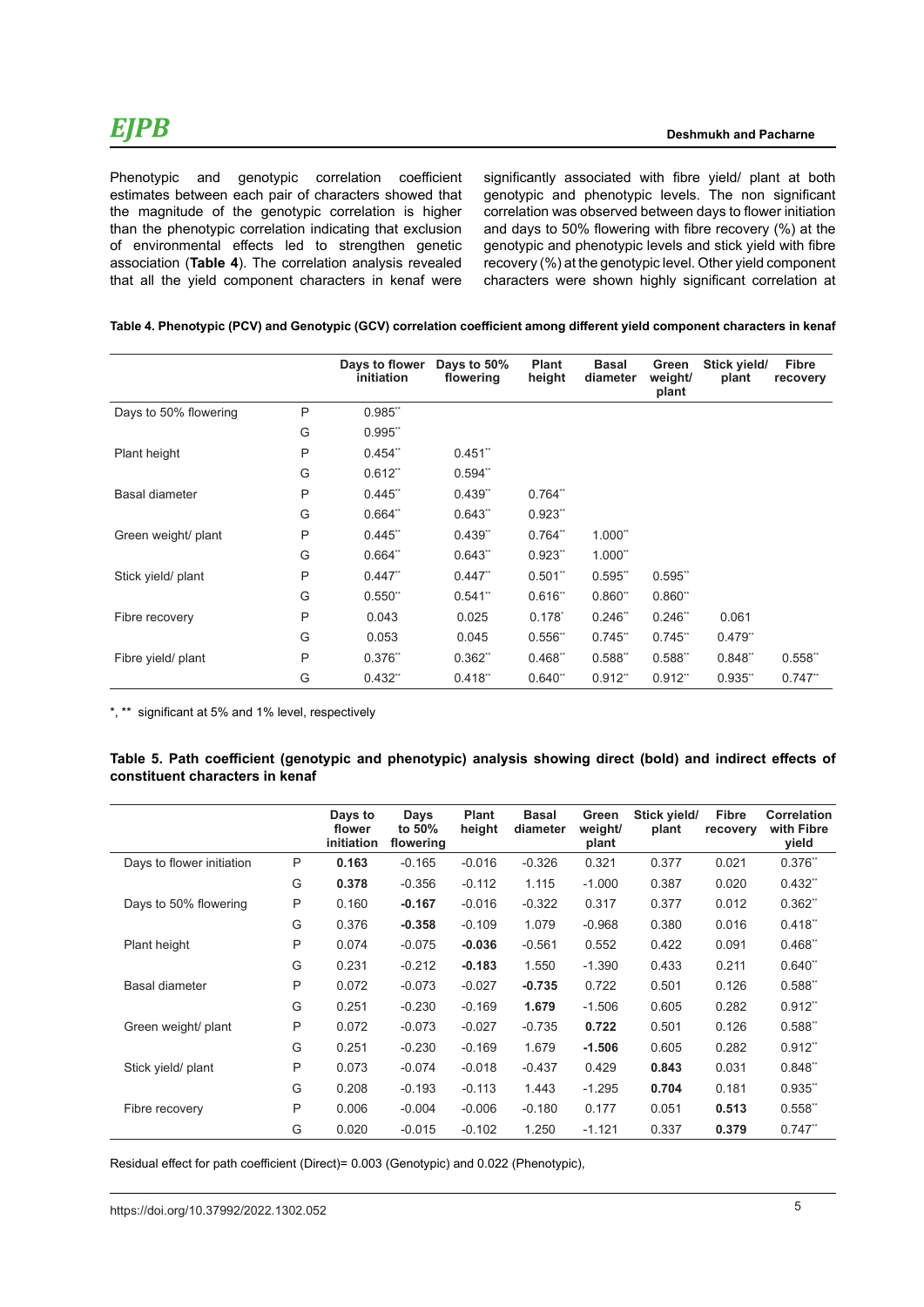both genotypic and phenotypic levels. It indicates that direct selection of traits will be effective in ensuring seed and fibre yield of kenaf and this assumption is supported by different researchers (Adeniji and Aremu, 2007; Faruq *et al*., 2011). The results were in accordance with Alam *et al*. (2011), Islam *et al*. (2001), Shakhes *et al*. (2009) and Ibrahim *et al*. (2013).

Basal diameter (1.679) at genotypic level had the highest positive direct effect on fibre yield per plant followed by stick yield at the phenotypic (0.843) and genotypic (0.704) levels (**Table 5**). In addition to this, per cent fibre recovery (0.513, 0.379) and days to flower initiation (0.163, 0.378) maintained positive phenotypic and genotypic direct effects on fibre yield per plant, respectively (Senapati *et al*., 2006). Therefore direct selection based on these characters would be practicable. Days to 50% flowering and plant height exhibited high and negative direct phenotypic and genotypic effects towards fibre yield. Basal diameter (0.735) and green weight (1.506) had a negative direct effects at a phenotypic and genotypic levels, respectively. However, its significant positive correlation with fibre yield per plant indicates the indirect selection could be made for high yielding kenaf genotypes through most of the characters having positive indirect effects. The residual direct effect for path coefficient was 0.003 and 0.022 genotypic and phenotypic levels. It indicates there were also some other characters which although not studied but influenced the yield of fibre per plant. The stick weight per plant had higher values of direct effects even than their respective correlation coefficients indicating their major importance in fibre yield. Thus, the result of this investigation suggested that stick weight, fibre recovery, plant height, green weight and basal diameter would be the selection parameters to produce kenaf varieties with acceptable production.

The study of genetic variability, character association and path coefficient analysis in kenaf explores the relationships between the genotypes which are in need for production, conservation and utilization of this green resource. It will be very useful for varietal improvement of kenaf in a tropical environment by selecting genotypes with different genetic backgrounds. This information will facilitate efficient breeding programs for better yielding adaptive verities to promote a better environment with raw fibre resources.

### **REFERENCES**

- Adeniji, O.T. and Aremu, C.O. 2007. Interrelationships among characters and path analysis for pod yield components in West African okra (*Abelmoschus caillei* (A. Chev) Stevels). *Journal of Agronomy*, **6** (1):162-166. [\[Cross Ref\]](https://doi.org/10.3923/ja.2007.162.166)
- Alam, M.J., Khatun, R., Hossain, M.S., Pervin, N. and Pramanik, M.E.A. 2011. Correlation and path

analysis in white jute germplasm (*Corchorus capsularis* L.). I*nternational Journal of Sustainable Agricultural Technology*, **7**(11):7-10.

- Anandrao, S. D., Singh, C. M., Suresh, B. G. and Lavanya, G. R. 2011. Evaluation of rice (*Oryza sativa* L.) hybrids for yield and yield component characters under North East Plain Zone. *The Allahabad Farmer,* **67**(1):63-68.
- Arbaoui, S., Soufi, S., Roger, P. and Bettaieb, T. 2016. Phytoremediation of trace metal polluted soil with fiber crop: Kenaf (*Hibiscus cannabinus* L.). *International Journal of Advances in Agricultural and Environmental Engineering*, **3**(2):2. [\[Cross Ref\]](%20https://doi.org/10.15242/IJAAEE.U0916207)
- Barrett, B. A. and Kidwell, K. K. 1998. AFLP–based genetic diversity assessment among wheat cultivars from the Pacific Northwest. *Crop Science*, **38**:1261- 1271. [\[Cross Ref\]](https://doi.org/10.2135/cropsci1998.0011183X003800050026x)
- Bhaskara, R.B.V., Sivaprasad, Y., Naresh, K.C.V.M., Sujitha, A., Raja, R.K., Sai, G.D.V.R. 2012. First report of tobacco streak virus infecting kenaf (*Hibiscus cannabinu*s) in India. *Indian Journal of Virology*, **23**(1): 80- 82. [\[Cross Ref\]](https://doi.org/10.1007/s13337-012-0061-8)
- Clegg, M.T. 1968. Genetics of crop improvement. *Amer Zoo*l, **26**: 821- 833. [\[Cross Ref\]](https://doi.org/10.1093/icb/26.3.821)
- Comstock, R. E. and Rabinson, H. F. 1952. Genetic parameter, their estimation and significance. In: in proceed. on 6<sup>th</sup> International Grassland Congress. Pp. 284 -291.
- Cox, T.S., Murphy, J.P. and Rodgers, D.M. 1986. Changes in genetic diversity in the red winter wheat regions of the United States. *Proceedings of National Academic of Science* (USA), **83**:5583-5586. [\[Cross Ref\]](https://doi.org/10.1073/pnas.83.15.5583)
- Dewey, D. R. and Lu, K. H. 1959. A correlation and path coefficient analysis of components of crested wheat grass seed production. *Agron. J*., **51**: 515- 518. [\[Cross Ref\]](https://doi.org/10.2134/agronj1959.00021962005100090002x)
- Dudley, J.W. and Moll, R.H. 1969. Heritability and genetic variance in plant Breeding. *Crop Science*, **9**: 257- 261. [\[Cross Ref\]](https://doi.org/10.2135/cropsci1969.0011183X000900030001x)
- Faruq, G., Alamgir, M.A., Rahman, M.M., Motior, M.R., Zakaria, H.P., Marchalina, B. and Mohamed, N.A. 2013. Morphological characterization of Kenaf (*Hibiscus cannabinus* L.) in Malaysian tropical environment using multivariate analysis. *Journal of Animal & Plant Science*, **23** (1):60- 67.
- Faruq, G., Alamgir, M.A., Rahman, M.M., Subha, B. and Motior, M.R. 2011. Evaluation of genetic variability of Kenaf (*Hibiscus cannabinus* L.) from different geographic origins using morpho–agronomic traits